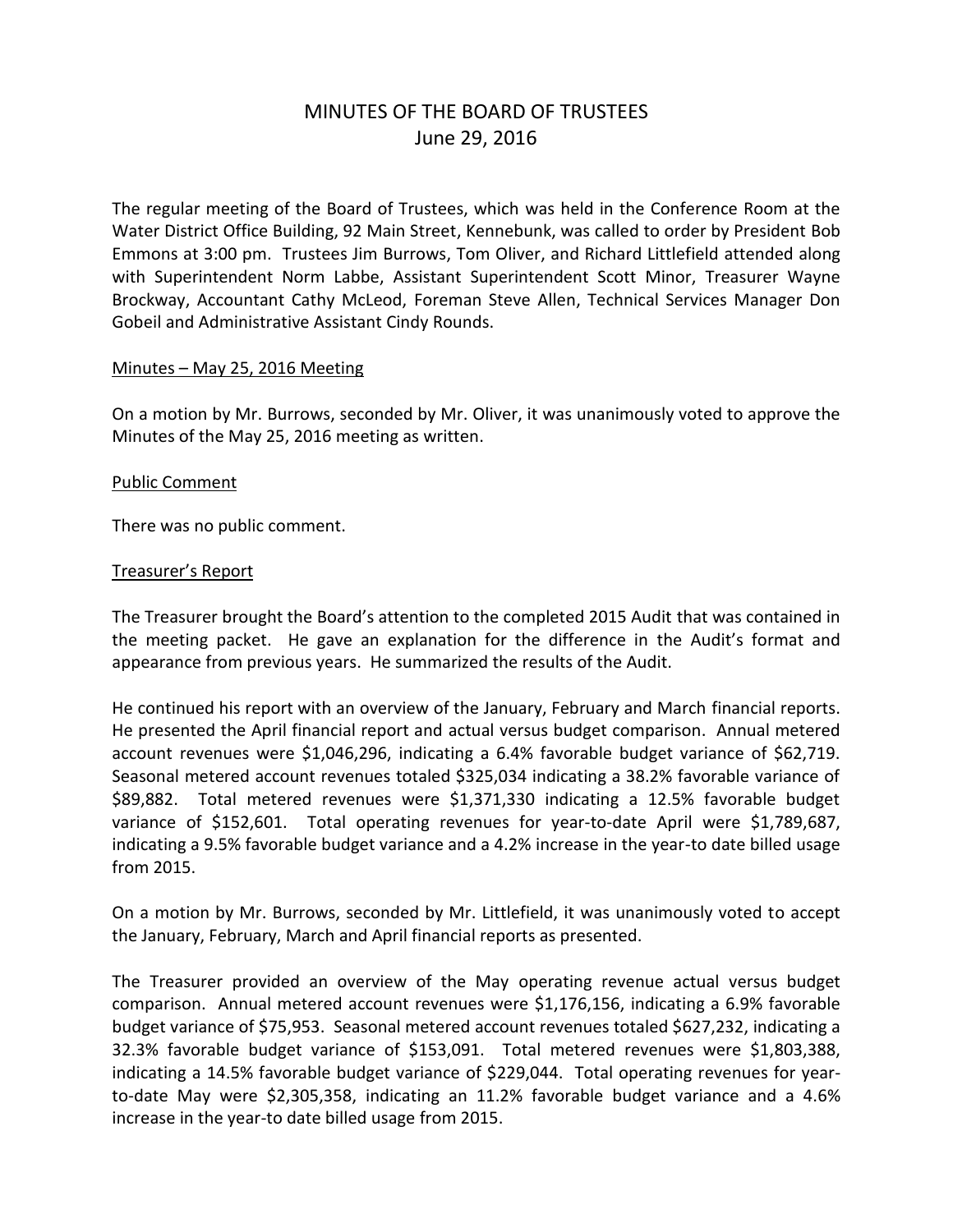# Monthly Water Production Report

The Assistant Superintendent reported that water production in May (94.3 MG) was down 13.7 MG compared to 2015 (12.7%) although June totals appear to be on a recording-breaking pace. The year-to-date water production (298.2 MG) is tracking 40.5 MG less than in 2015. The groundwater production source analysis indicated that 24.01 MG of water was produced from the Merriland River well and 14.47 MG produced from the Kennebunk River well that was put back on line May 16<sup>th</sup>.

The liquid precipitation chart indicated the dry weather is continuing with only 2.20" of rain in May and only 16.00" total for year-to-date. The Assistant Superintendent presented a display of weekly U.S. Drought Monitor reports for the period of May  $17<sup>th</sup>$  through June  $23<sup>rd</sup>$  for the State of Maine. It illustrated the degree of drought conditions rising from 'abnormally dry' to 'severe'. He presented two USGS groundwater station charts that indicated a two-foot difference in the groundwater table from the 24-year median. He noted that staff at the Plant cannot recall the elevation of Branch Brook (at the Plant) ever being so low in June; it is more indicative of August levels.

The Superintendent assured the Board that the District has adequate capacity to serve their customers even if Branch Brook can only produce between 3 and 4 MGD noting that 1) Biddeford Saco Water Company has recently made hydraulic improvements to their system which could provide our system up to 4 MGD and 2) the District's groundwater supplies can be ramped up for short term needs.

The Assistant Superintendent summarized the surface water versus groundwater production comparison that showed the cost of surface water chemical decreased to \$174.52 per MG due to the dry weather resulting in low color and turbidity in Branch Brook. The surface water versus groundwater YTD cost differential was \$144.34 MG.

He presented a historical summary of groundwater production that outlined the cost savings, chemical costs and water production of groundwater, PTR facility and Kennebunk River well. It illustrated that since the PTR was put in service in 2007, excluding the cost of purchasing the raw water from York Hydro Resources Corp., the chemical cost savings to date have amounted to approximately 57% of the cost to construct the facility.

# Annual Water Main Renewal Report

The Assistant Superintendent presented the annual water main renewal program analysis. It revealed that a total of 10,936' of water mains were retired in 2015, representing a 0.96% retirement rate, while 16,628' of water main were installed. He was pleased to report that over the last 22 years, the District has annually retired a very respectable 0.90% of distribution system mains. The optimal goal of the water industry, based on 100 year useful pipe life, is to replace 1% annually.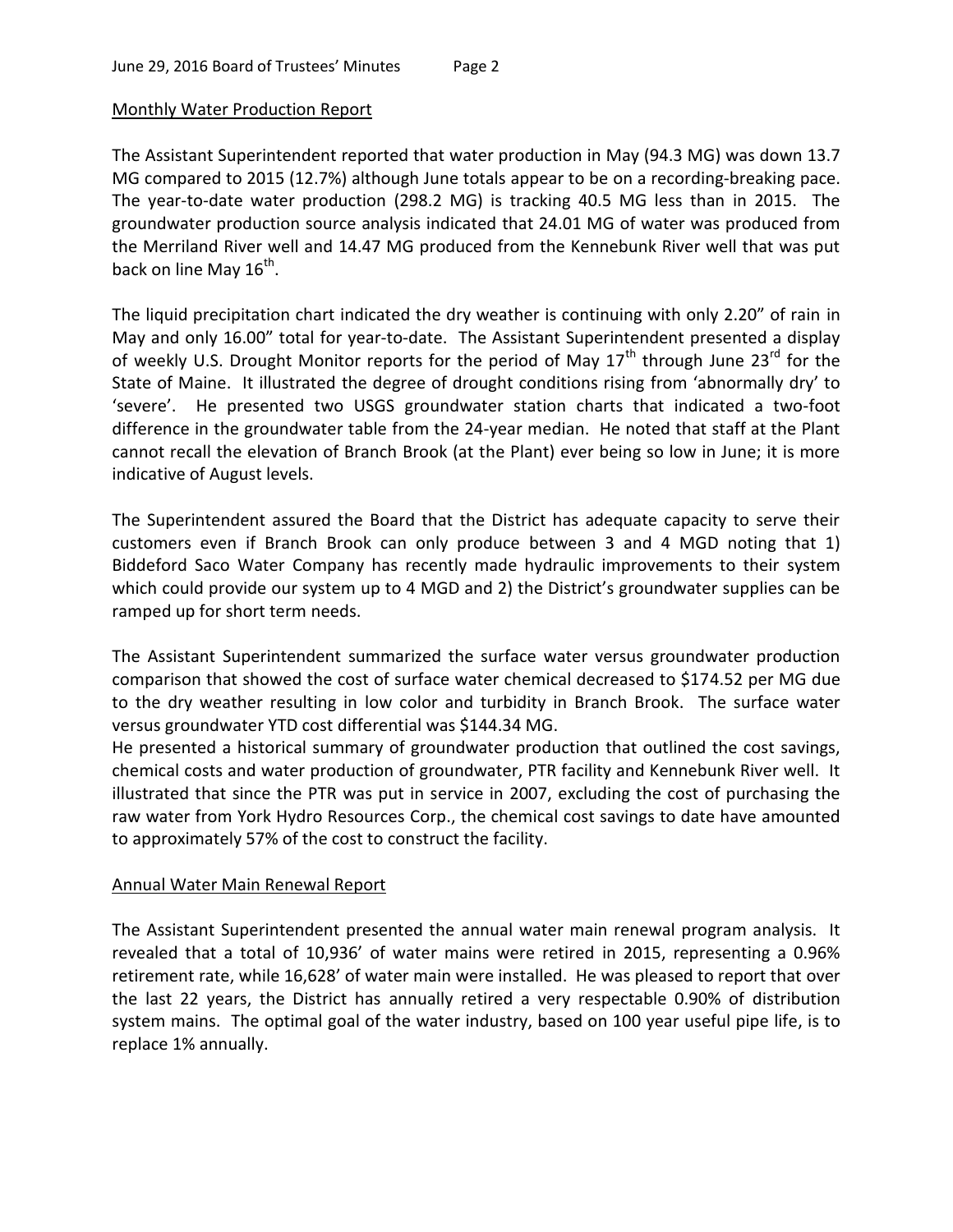#### Merriland River Well Filtration Project

The Superintendent reported that the Merriland River Well (manganese) filtration system is producing up to 800 GPM and running very well. He reported that approximately 90% of the manganese from that well is being removed and is therefore no longer an aesthetic issue in the finished drinking water. Although this innovative project was completed slightly over budget, it was constructed at a fraction of what it would have cost if it had not been developed and implemented by in-house staff.

#### AMI Project

The Treasurer reported that monthly project meetings have resumed with the Mueller project coordinator. Office staff training is scheduled to commence in the next few weeks. To date, 784 AMI meters have been installed and are all reporting; 134 were installed in June. The original goal was to install at least 2,000 meters per year for up to seven years. The Assistant Superintendent noted that in preparing the five-year Capital budget, more focus is being proposed toward the AMI installations while decreasing the amount of capital work, which will hopefully shorten the implementation period for the AMI project.

The Superintendent reported that since the prior Trustees meeting, at which it was reported that all repeater stations had been installed, the Mueller consultant had recommended that an additional repeater should be installed at the Arundel South booster. That installation has since been completed. He also announced that by mid-summer, it is planned to install new AMI meters for all new customers requesting service.

# Main Extension – Ocean Avenue, Windemere Place & Seaview Avenue - Kennebunkport

The Technical Services Manager reported that this 4,300' combined main extension is winding down, with the final ~800' anticipated to be installed by Friday.

# Main Replacement – Ocean Avenue, Kennebunkport

The Assistant Superintendent reported that this project, comprised of replacing 520' of obsolete 8-inch cast main with a new 12-inch PVC main along Ocean Avenue from Summit Avenue to the existing 12" ductile iron main near Endcliffe Road, has been completed.

# Main Replacement – Grove Street, Kennebunk

The Assistant Superintendent reported that this project, comprised of replacing 1050 feet of 4" and 6" cast iron main will be underway next week. The 4" is believed to be part of the original water system from around 1895-1896. Two bids (material and aggregate) were awarded a few weeks ago on this previously approved project. HD Supply Waterworks (\$20,439.06), Maine Waterworks Supply (\$20,603.57) and Vellano Corporation (\$29,586.00) submitted proposals for the pipe materials; HD Supply Waterworks was the successful bidder. Three vendors (Hissong Ready-Mix & Aggregates, Pike Industries, Inc. and Labbe Excavating, Inc.) were solicited for the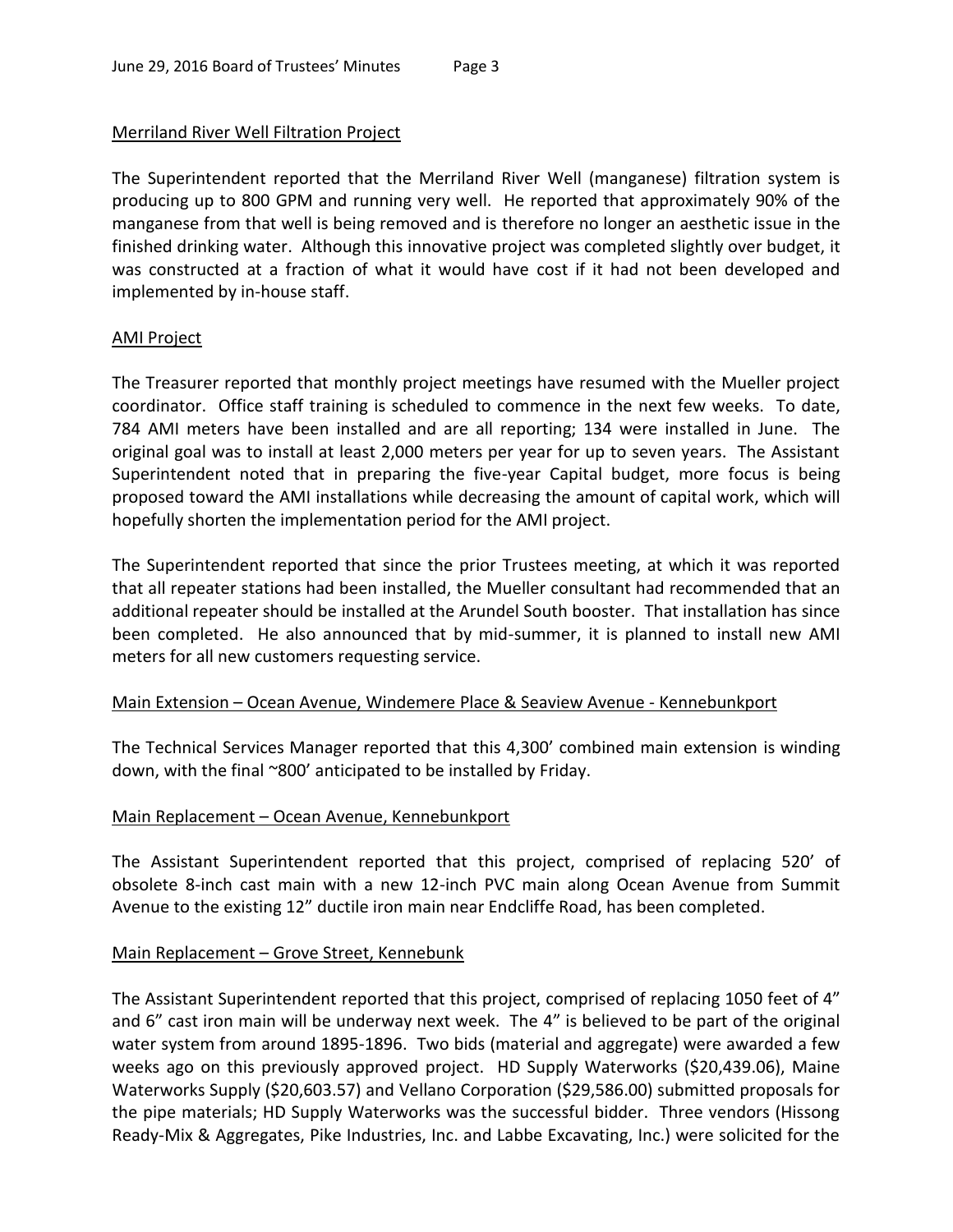aggregate bid. Only Labbe Excavating, Inc. submitted a proposal (\$24,185) and was awarded the bid.

# Main Installation – Spring Street, Kennebunk

The Assistant Superintendent reported that this main installation has been completed. It completes the hydraulic loop and eliminates the 205' gap between a 2" cast iron line coming up from Spring Street and an 8" line coming up Hillcrest Drive. Replacement of the 2" unlined cast iron pipe along Spring Street (to High Street) will be included in the 2017 Capital budget due to its poor internal condition.

# Tata & Howard SMRWC and KKW System Studies

The Superintendent reported that the seven utility members of Southern Maine Regional Water Council have reviewed the preliminary study and have submitted their comments. Once completed, it will be the first detailed hydraulic analysis that includes all of the water utilities interconnected (physically or theoretically) from Kittery to Portland. One of the initial findings in the hydraulic review was that once the old 10" cast iron main from Ogunquit Square to Israel Head Road is replaced with 12" main, the improvement will parallel the 12" on Route One and make it possible to move up to 4 MGD to York Water District. A final draft of the study will not be released until each of the individual hydraulic studies has been completed.

# Tata & Howard – Organization Review & Succession Plan

The Superintendent reported that he expects a draft of the organizational review and succession plan study in the next few weeks.

# Heating Oil – 2016-2017 Pricing

The Treasurer recalled that in previous years, the District cooperated in a regional bid process for heating oil with a local consortium that have now gone in separate directions. After investigating other options, he found that Maine Power Options offered participation in aggregate bidding of fuel. Last year, the (Dead River) bid price was \$1.98 gallon. This year the District joined Maine Power Options (C.N. Brown low bidder) at the price of \$1.835 per gallon.

# Biddeford Pool Tank

The Superintendent was pleased to report that three cellular carriers with equipment on the Biddeford Pool Tank have agreed to undertake approximately \$200,000+ in structural improvements to the tank. There will be no cost to the District. Updated contracts are being signed.

# Gowen Easement, Meetinghouse Road, Wells

The Superintendent reported that the District is in the process of obtaining the previously approved conservation easement on this 45 acre parcel off Meetinghouse Road. He recently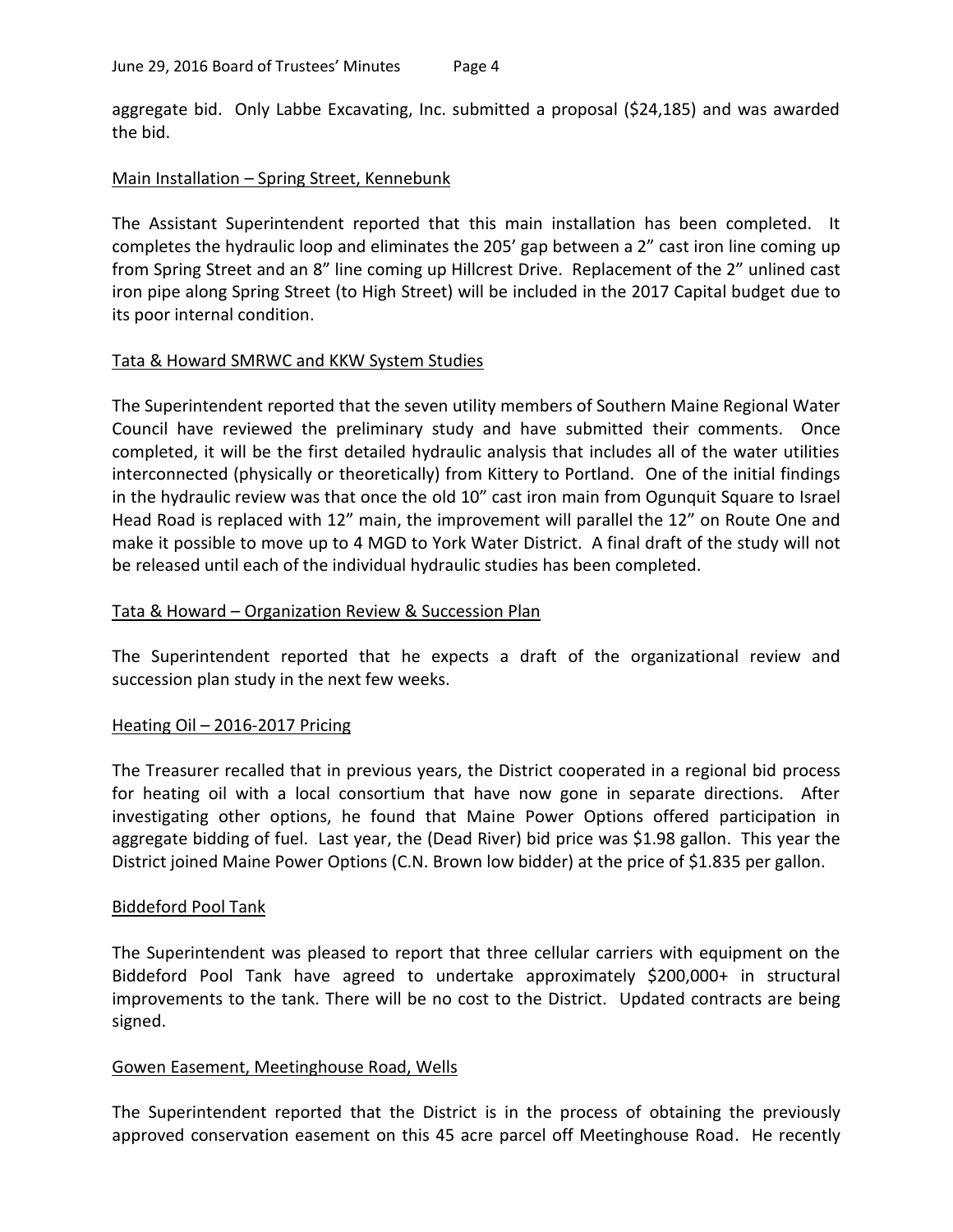learned that the land will be given to the Town of Wells for walking trails, with no trail bikes or motorized vehicles being allowed.

# Main Extension -- Frasier Pasture Road, Ogunquit

The Technical Services Manager reported that this 140' main extension of 8-inch main easterly along Frasier Pasture Road has been completed.

#### Main Extension -- Salt Meadow Road, Kennebunk

The Technical Services Manager reported that this project comprised of installing approximately 660 feet of 8-inch main southeasterly along Salt Meadow Lane (off Boothby Road) to serve an 11-lot subdivision, is underway and being installed by BREX.

#### Maine Water Company, B&S Division, Announcement

The Superintendent reported that he recently attended a press conference, on behalf of the Southern Maine Regional Water Council, at which Maine Water Company announced that they would be building a new 20 MGD filtration plant for their Biddeford & Saco Division on the Saco River at an estimated cost of \$50 million. Their goal is to have it on line by 2020. In the time since they purchased Biddeford & Saco Water, they have made a number of improvements/updates to their current facility to improve efficiency and bring it up to code. The Superintendent outlined some options that the Board may wish to consider at some point regarding the District's long term relationship with Maine Water Co.

#### Other Business

- Forest Management Plan The Superintendent reported that the District will be changing the focus of the Forest Management Plan to provide more balance by redefining the Plan; improve on the aesthetic component of future projects; and reinvest a portion of the harvesting revenues into the management plan. Staff will be meeting with other local land trust entities for advice to maximize the value of watershed land, enhance public access and maintain water quality. A brief discussion was held regarding the appearance of the land along Harriseckett Road that was harvested in 2014.
- Fluoride The Superintendent reported that the fluoride coalition has collected nearly enough signatures to allow for a referendum questions on the November ballot. A moderator for the proposed August informational forum is being sought and speakers for and against fluoride are scheduled to speak.
- Employee Recognition The Superintendent brought to the Board's attention a plaque that was presented to Plant Operator Lynn Mankin by RSU21 for his pro bono work as their Water Operator, helping the RSU through some water quality issues and conducting monthly testing and regulatory reporting at the Mildred Day School in Arundel. The Board asked that a congratulatory letter be sent to him on their behalf.